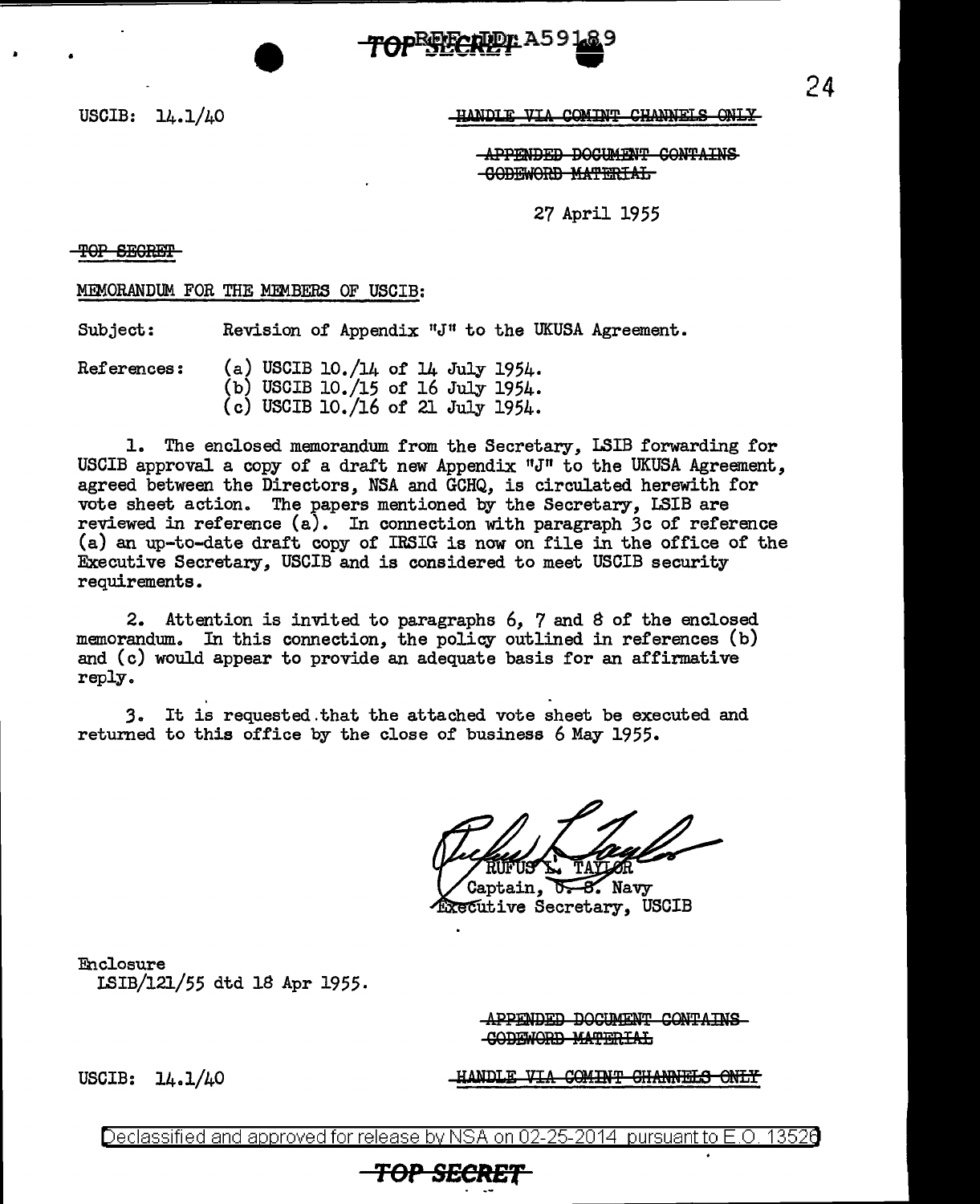TOP SECRET EDRAS 91 e<br>O

TOP SECRET EIDER

0

└

LSIB/121/55.

18th April, 1955.

Executive Secretary,  $\overline{E}$  EO 3.3(h)(2) EO 3.3(h)(2) United States Communications Intelligence Board.

RL 86-36/50 USC 3605

### REVISION OF APPENDIX J TO THE UKUSA AGREEMENT

In signifying U.S.C.I.B.'s ratification of the final papers of the Melbourne Tripartite Conference held in September 1953, Director N.S.A. in his Serial 000175 of 12th January, 1954, stated that U.S.C.I.B. envisaged a "course of action whereby UKUSA documents would\ 'be revised to incorporate within an appendix, or appendices, statements \of the desired tripartite relationship". In acknowledging U.S.C.I.B.'s formal notice of ratification (CIB  $\overline{H}$  000255 of 18th December, 1953) Secretary L.S.I.B., in LSIB/46/54 of 1st February, 1954, promised to communicate further with  $U.S.C.I.B.$  regarding implementation of this policy by means of a revision of Appendix J to the UKUSA Agreement. Since that time there has been correspondence on this subject between Directors N.S.A. and G.C.H.Q., resulting in their agreement on a draft revision of Appendix J, to include general principles of UKUSA

2. L.S.I.B. has approved the draft Appendix J and Annexure Jl as agreed between Directors N.S.A. and G.C.H.Q., and a copy is forwarded herewith for the consideration of U.S.C.I.B.

*3.* It is suggested that, when agreement has been reached between.  $U.S.C.I.B.$  and  $L.S.I.B.$  on Appendix J and Annexure J1, the

authorities should be invited by L.S.I.B. to  $\overline{\text{subscribe to Annexure}}$  Jl only, but should be advised of the contents of Appendix J. The concurrence of U.S.C.I.B. in this procedure is invited.

4. As regards paragraph 8 of the draft Annexure J1, it is intended by 4. As regards parties.<br>L.S.I.B. that the \\ \

5. The comments of U.S.C.I.B. on the foregoing will be appreciated.

6. L.S.I.B. would also like to draw the attention of U.S.C.I.B. to an aspect of

Enclosure with USCIB 14.1/40 dtd 27 Apr 1955.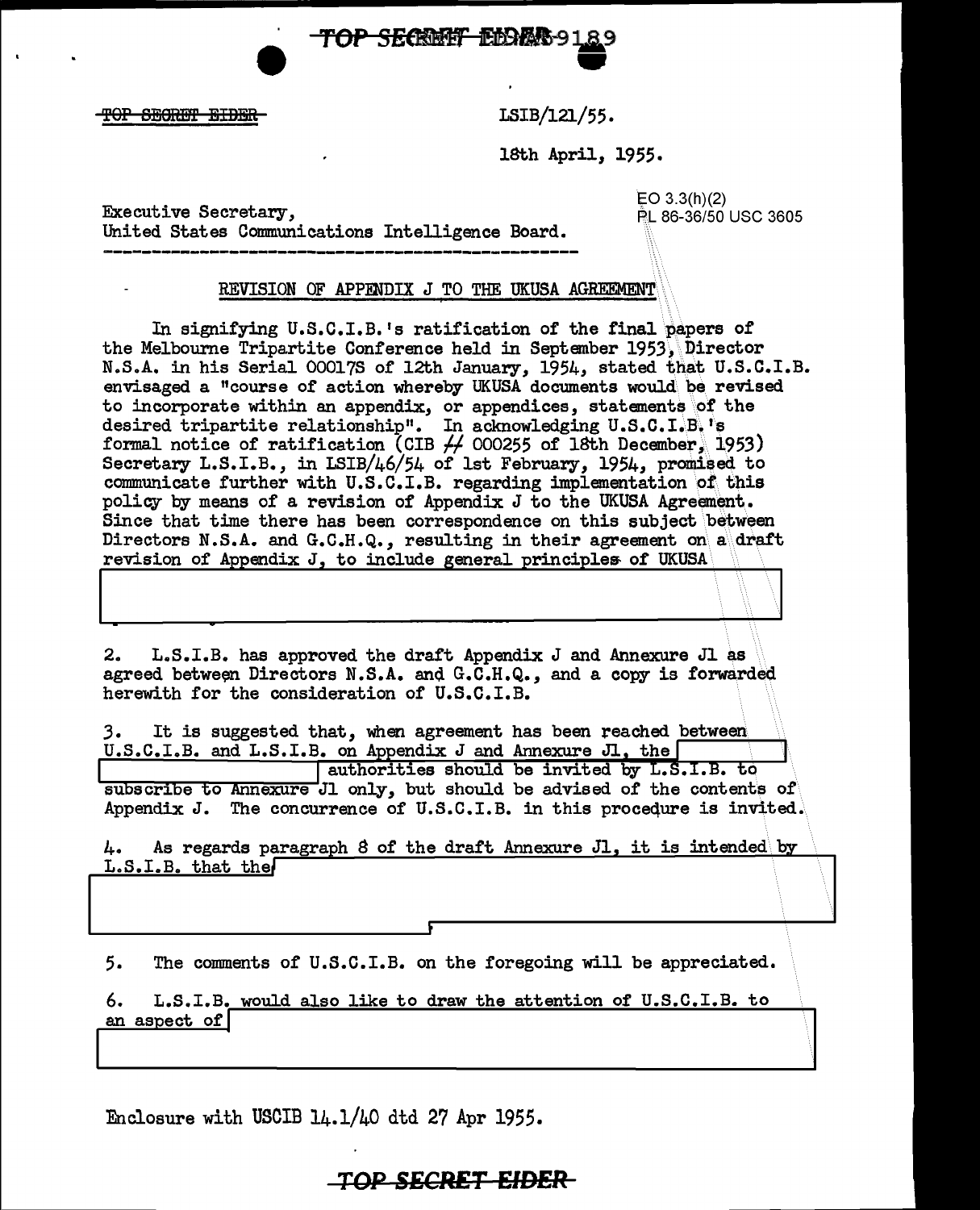

 $\ddot{\phantom{0}}$ 

## $- 2 -$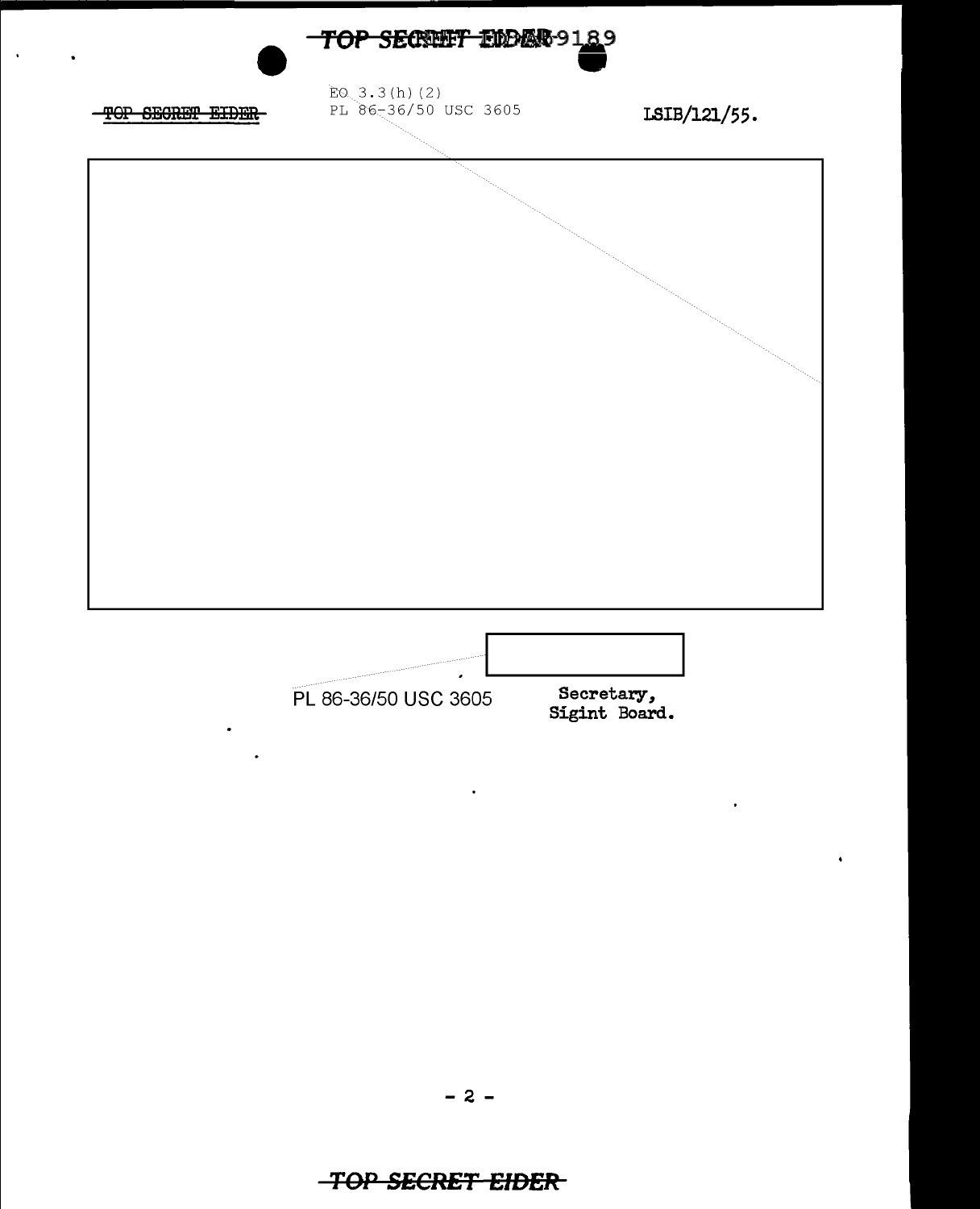| <del>iol Secreti Liders Sta</del>                                                |
|----------------------------------------------------------------------------------|
| <b>SECRET EIDER</b><br><b>DRAFT</b>                                              |
| <b>APPENDIX J</b>                                                                |
| PRINCIPLES OF UKUSA                                                              |
| EO 3.3(h)(2)<br>RD 86-36/50 USC 3605<br>INTRODUCTION                             |
| This Appendix records the general principles governing UKUSA Comint<br>ı.        |
| collaboration with<br>and certain                                                |
| agreements that have been made on Comint policy affecting those countries.       |
| For convenience and clarity, certain of the provisions of the U.K.-U.S.          |
| Communication Intelligence Agreement, 1946, are incorporated (in paragraphs      |
| 2 to 6 below).                                                                   |
| <b>GENERAL</b>                                                                   |
| <b>While</b><br>2.                                                               |
|                                                                                  |
| L.S.I.B. will, however, keep U.S.C.I.B. informed of any arrangements<br>3.       |
| or proposed arrangements with other Commonwealth agencies.                       |
| U.S.C.I.B. will make no arrangements with any Commonwealth agency,<br>4.         |
| other than<br>except through or with the prior approval of $L.S.L.B.$            |
| As regards<br>U.S.C.I.B. will complete no arrangements with any<br>5.            |
| agency therein without first obtaining the views of L.S.I.B.                     |
| 6.<br>It will be conditional on any Commonwealth agencies with whom              |
| collaboration takes place that they abide by the terms of paras. 5, 8 and 9      |
| of the U.K.-U.S. Comint agreement and by the arrangements laid down in para. 7   |
| thereof.                                                                         |
| ARRANGEMENTS WITH UKUSA-COLLABORATING COMMONWEALTH COUNTRIES                     |
| At this time only<br>7.                                                          |
| In interpretation of para. 3                                                     |
| above L.S.I.B. will not initiate or pursue Comint arrangements with Commonwealth |

**Contractor Contractor Contractor** 

 $\ddot{\phantom{a}}$ 

l,

# **TOP SECRET EIDER**

 $\ddot{\phantom{1}}$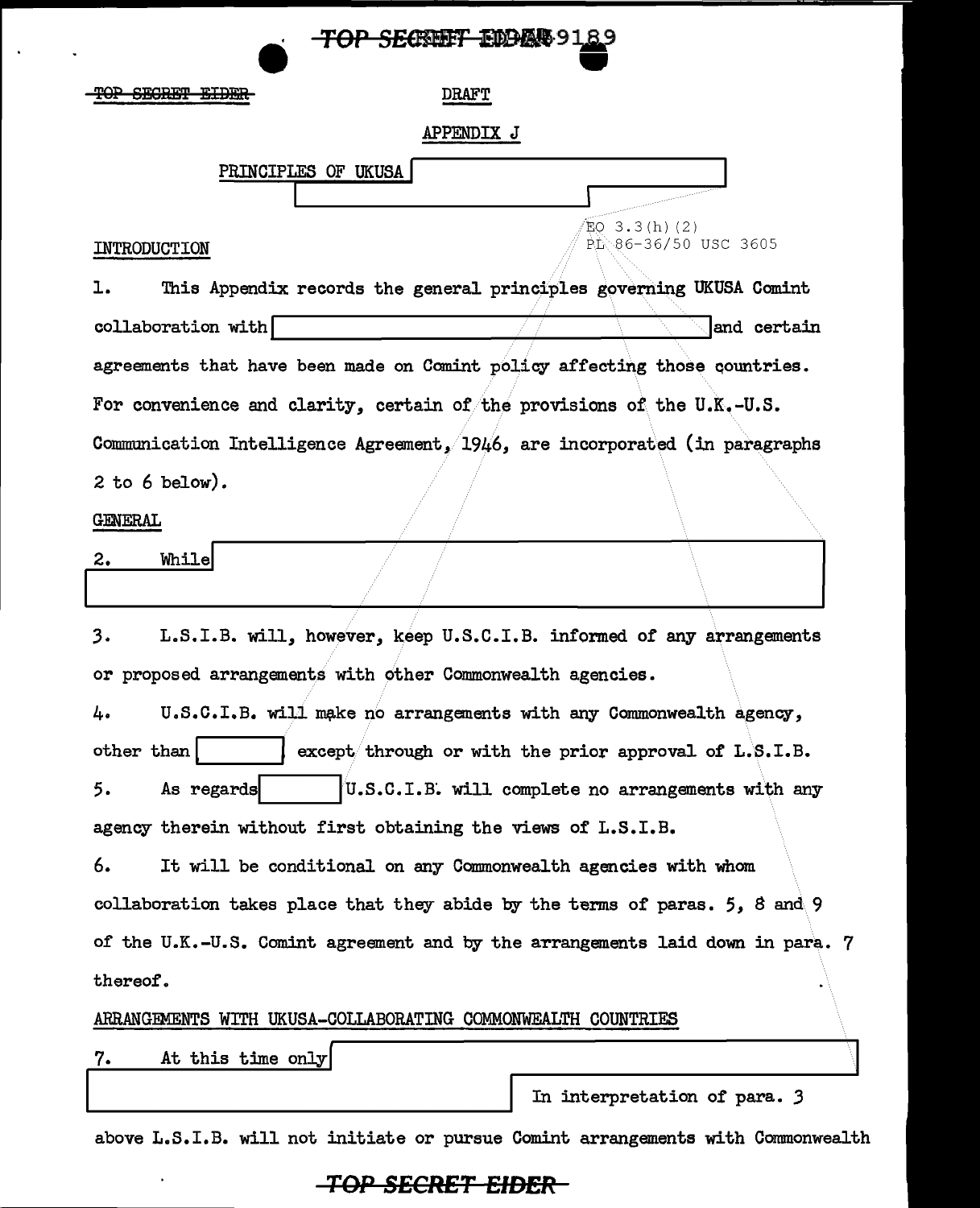| (with each of which<br>countries other than<br>the L.S.I.B. already has such arrangements) without first obtaining the views<br>$EO$ 3.3(h)(2)<br>of U.S.C.I.B.<br>PL 86-36/50 USC 3605<br>EO 3.3(h)(2)<br>9.<br>U.S.C.I.B. and L.S.I.B. agree:<br>PL 86-36/50 USC 3605<br>(a)<br>not to pass to a collaborating Commonwealth country Comint items<br>originated by agencies of the other party without the consent of that<br>party, except as may be agreed from time to time;<br>(b)<br>UKUSA ARRANGEMENTS AFFECTING | - 2 - | $(\text{Appendix } J)$ |
|-------------------------------------------------------------------------------------------------------------------------------------------------------------------------------------------------------------------------------------------------------------------------------------------------------------------------------------------------------------------------------------------------------------------------------------------------------------------------------------------------------------------------|-------|------------------------|
|                                                                                                                                                                                                                                                                                                                                                                                                                                                                                                                         |       |                        |
|                                                                                                                                                                                                                                                                                                                                                                                                                                                                                                                         |       |                        |
|                                                                                                                                                                                                                                                                                                                                                                                                                                                                                                                         |       |                        |
|                                                                                                                                                                                                                                                                                                                                                                                                                                                                                                                         |       |                        |
|                                                                                                                                                                                                                                                                                                                                                                                                                                                                                                                         |       |                        |
|                                                                                                                                                                                                                                                                                                                                                                                                                                                                                                                         |       |                        |
|                                                                                                                                                                                                                                                                                                                                                                                                                                                                                                                         |       |                        |

 $\ddot{\phantom{1}}$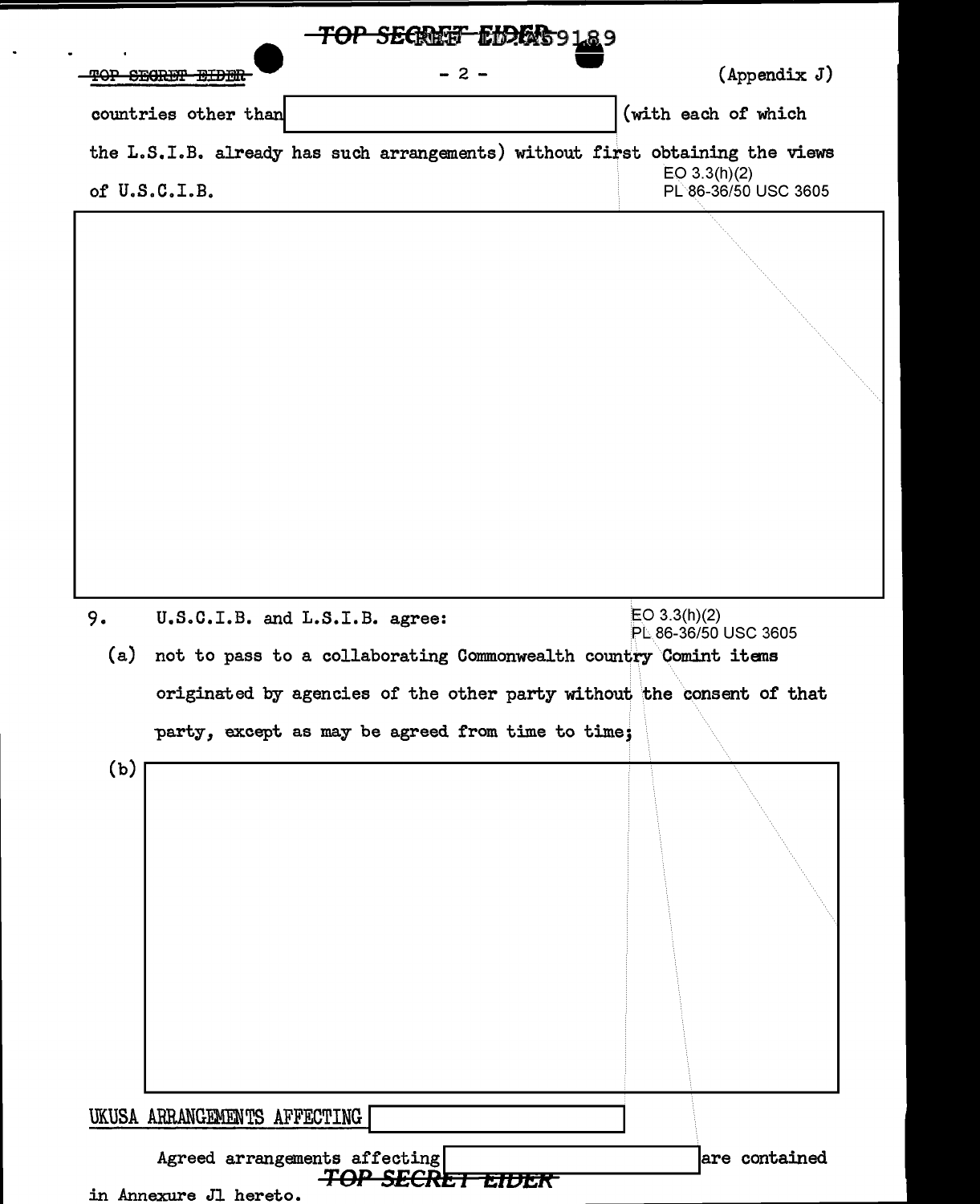

 $\ddot{\phantom{a}}$